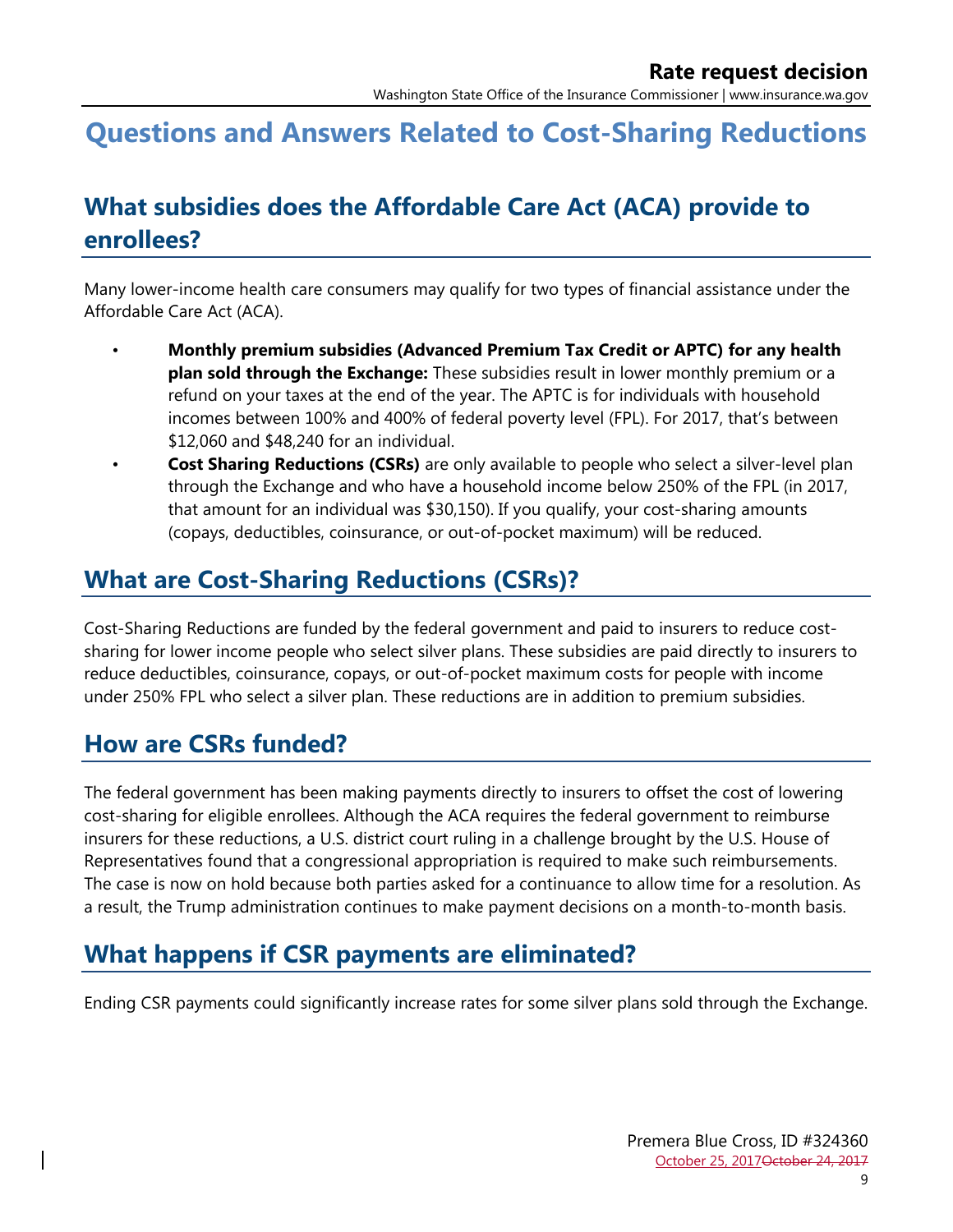Washington State Office of the Insurance Commissioner | www.insurance.wa.gov

The ACA requires insurers to provide these subsidies even if the federal government stops making the payments. Insurers based their rates for 2017 on the assumption that they would be reimbursed for providing the cost-sharing subsidies. If these reimbursements end during 2017, premiums would be too low to cover the cost of care. Insurers need to know whether the reimbursements will be funded for 2018 in order to make sure premiums are sufficient to cover the cost of care.

A decision to not pay for the subsidies or the uncertainty about whether or not they will be paid in the future could result in higher rate increases or cause insurers to withdraw from the market or withdraw from certain counties.

### **How will CSR funding impact rates for 2018?**

With the ongoing uncertainty of whether or not the federal government will fund the CSRs, insurers need clarification on what to do with premiums if they do not receive these payments in the near future.

The ACA requires insurers to charge premiums that are sufficient to cover the costs of the benefits included in a specific plan offered at each metal level. This means that insurers set the rates for their silver plans to guarantee they receive sufficient premium to cover the actual cost of providing that level of coverage to their enrollees.

Since *only* those enrollees in silver plans sold through Exchange are eligible to receive the CSR subsidies, insurers are allowed to apply the cost of those benefits only to their silver plans sold through the Exchange.

To provide clear direction for insurers, the OIC has to approve two sets of rates for all silver plans sold in the Exchange and those sold both in and outside Exchange. One set assumes that CSRs will be funded and the second set of rates would apply if CSR funding ends.

## **How will insurers selling plans through Health Benefit Exchange (HBE) implement the two sets of silver plan rates?**

The lower set of rates are approved for use now. If the federal government announces it will stop making the CSR payments, insurers will be approved to charge the higher set of rates, but they must give impacted enrollees proper notice, as well as inform them of their rights.

If the federal government stops making CSR payments or the U.S. district court ruling becomes final and CSRs are no longer funded, insurers and the Washington Health Benefit Exchange will notify all impacted silver plan enrollees.